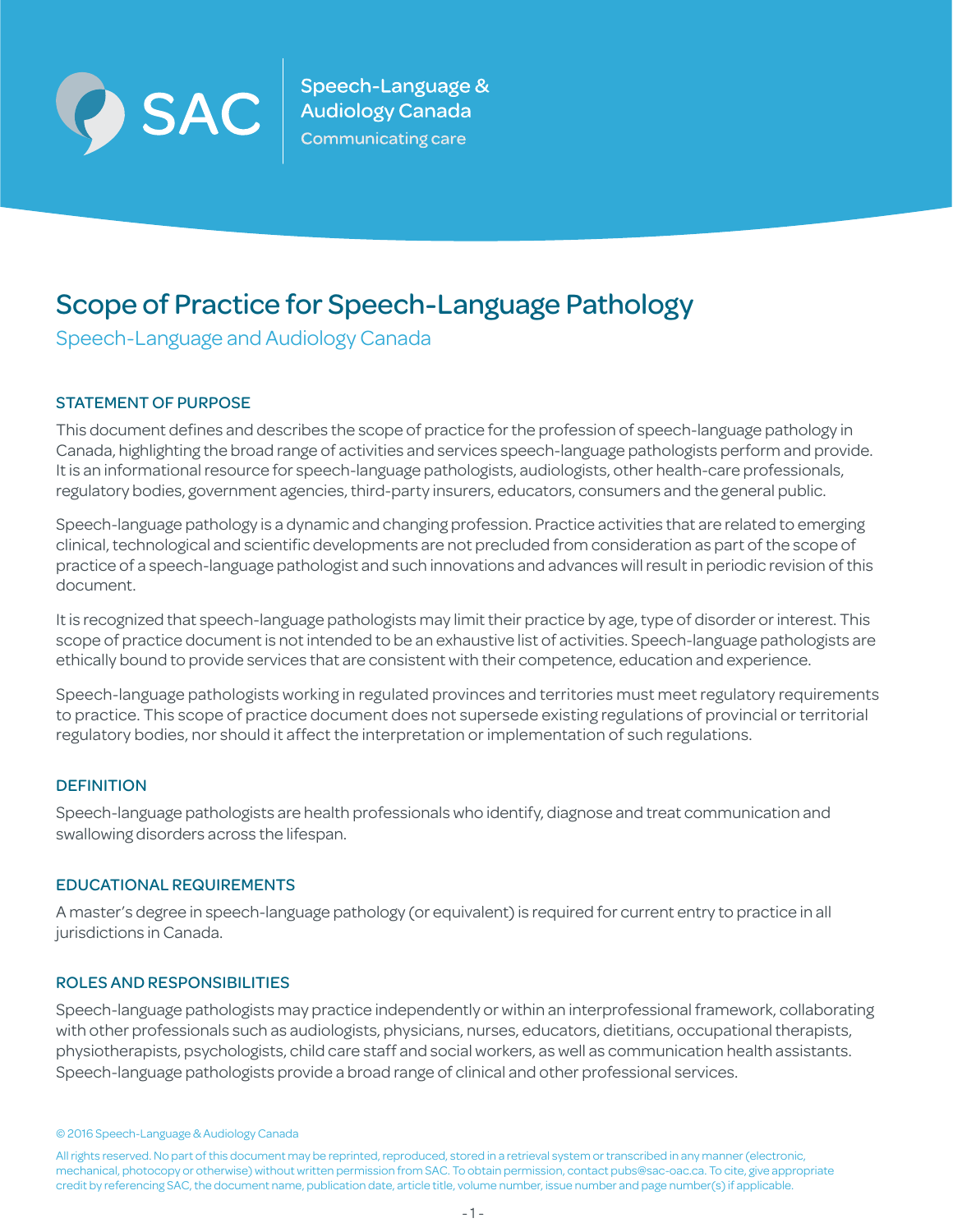

 $\sum \mathbf{AC}$  Speech-Language &

# Clinical Services

- **•** Screening of hearing, communication or swallowing for the purpose of determining whether or not a comprehensive assessment is needed. Follow-up from screenings may lead to referrals to speechlanguage pathologists, audiologists or other professionals for further assessment.
- **•** Formal and informal assessment of communication and swallowing, which may involve evaluation, diagnosis and counselling.
- **•** Intervention for communication and swallowing disorders, which may involve promotion, prevention, counselling, treatment, consultation, management, (re)habilitation and education.
- **•** Measurement of patient or client outcomes for these services.
- **•** Consultation with and referral to other professionals.
- **•** Clinical areas of service may include, but are not limited to:
	- o speech sound production;
	- o resonance;
	- <sup>Ƀ</sup> voice;
	- o fluency:
	- <sup>Ƀ</sup> pre-linguistic communication;
	- o language comprehension and expression;
	- o pre-literacy and literacy skills;
	- <sup>Ƀ</sup> cognitive communication;
	- <sup>Ƀ</sup> social (pragmatic) communication;
	- o feeding and swallowing;
	- <sup>Ƀ</sup> alternative and augmentative communication;
	- o aural (re)habilitation
	- o accent modification;

and the impacts of communication and swallowing disorders on everyday life.

© 2016 Speech-Language & Audiology Canada

All rights reserved. No part of this document may be reprinted, reproduced, stored in a retrieval system or transcribed in any manner (electronic, mechanical, photocopy or otherwise) without written permission from SAC. To obtain permission, contact pubs@sac-oac.ca. To cite, give appropriate credit by referencing SAC, the document name, publication date, article title, volume number, issue number and page number(s) if applicable.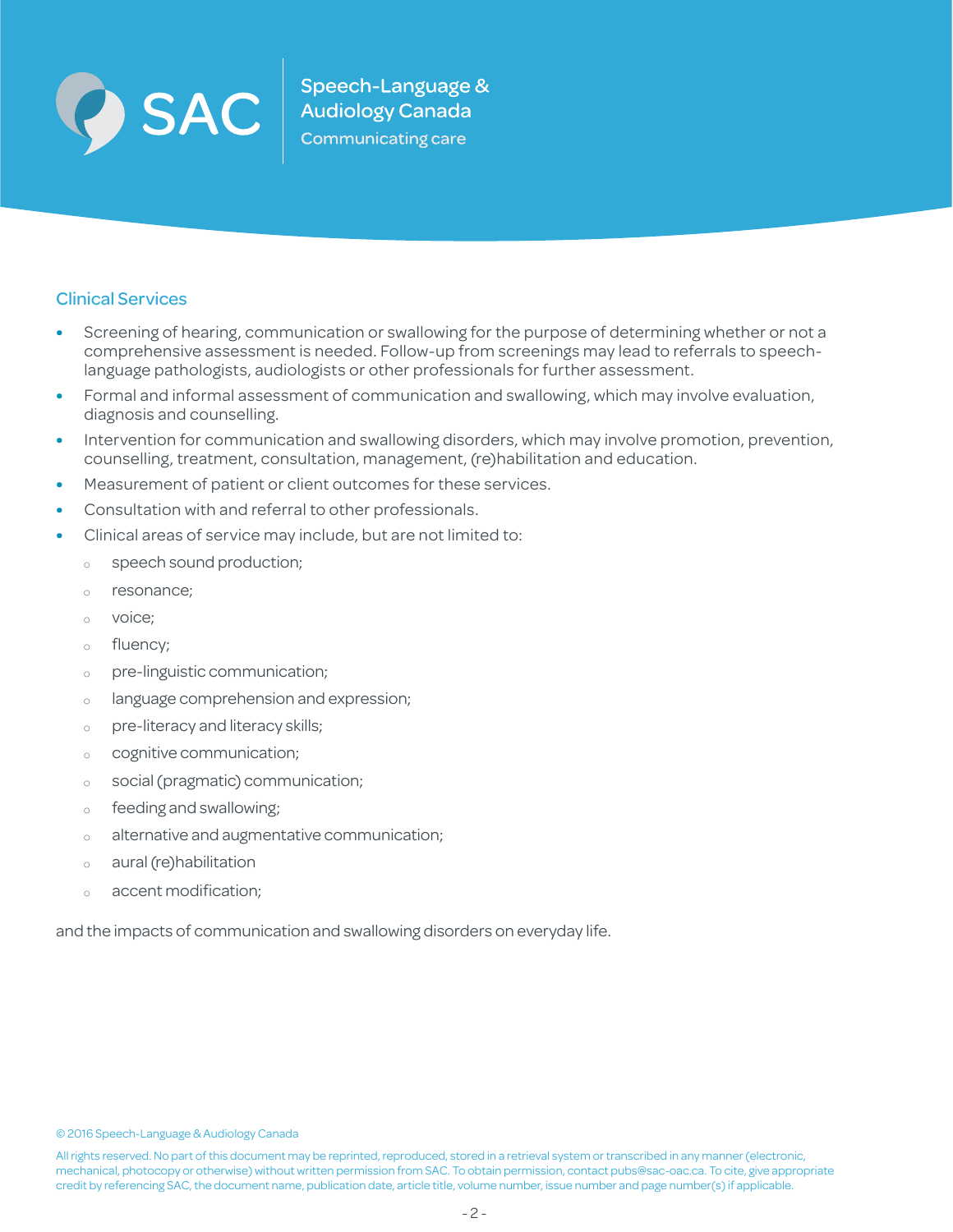

## Prevention, Promotion and Advocacy

- **•** Prevention, counselling and education services to patients or clients, families, caregivers, other professionals and the public regarding all aspects of communication and swallowing function.
- **•** Promotion of practices that optimize communication, swallowing and hearing health and development.
- **•** Promotion of the profession of speech-language pathology.
- **•** Advocacy on behalf of individuals with communication and swallowing disorders and populations that are at risk.
- **•** Advocacy for the profession of speech-language pathology.

## Education and Research

- **•** Education, mentoring and training of communication health assistants, students and other professionals.
- **•** University and/or college education and training pertaining to communication, swallowing and other related areas.
- **•** Research in communication, swallowing and other related areas.

## Administration

- **•** Management and supervision of staff, students and communication health assistants.
- **•** Development, implementation and evaluation of programs, policies, guidelines and standards.
- **•** Maintenance of competency and quality improvement.
- **•** Case management and coordination of service delivery.

## Other Roles and Responsibilities

- **•** Assessment and management of educational, workplace and other environments.
- **•** Consultation with government, industry and community.
- **•** Consultation with worker's compensation boards, Veterans Affairs Canada and other third-party insurers regarding criteria and determination of pension/benefits for individuals with communication and/or swallowing impairments. This may include completion of Canada Revenue Agency tax forms.
- **•** Consultation regarding assessments of capacity and competency for those with communication impairments.
- **•** Determining whether patients or clients have sufficient communication abilities to carry out their job-related duties, and what accommodations, if any, are needed.

<sup>© 2016</sup> Speech-Language & Audiology Canada

All rights reserved. No part of this document may be reprinted, reproduced, stored in a retrieval system or transcribed in any manner (electronic, mechanical, photocopy or otherwise) without written permission from SAC. To obtain permission, contact pubs@sac-oac.ca. To cite, give appropriate credit by referencing SAC, the document name, publication date, article title, volume number, issue number and page number(s) if applicable.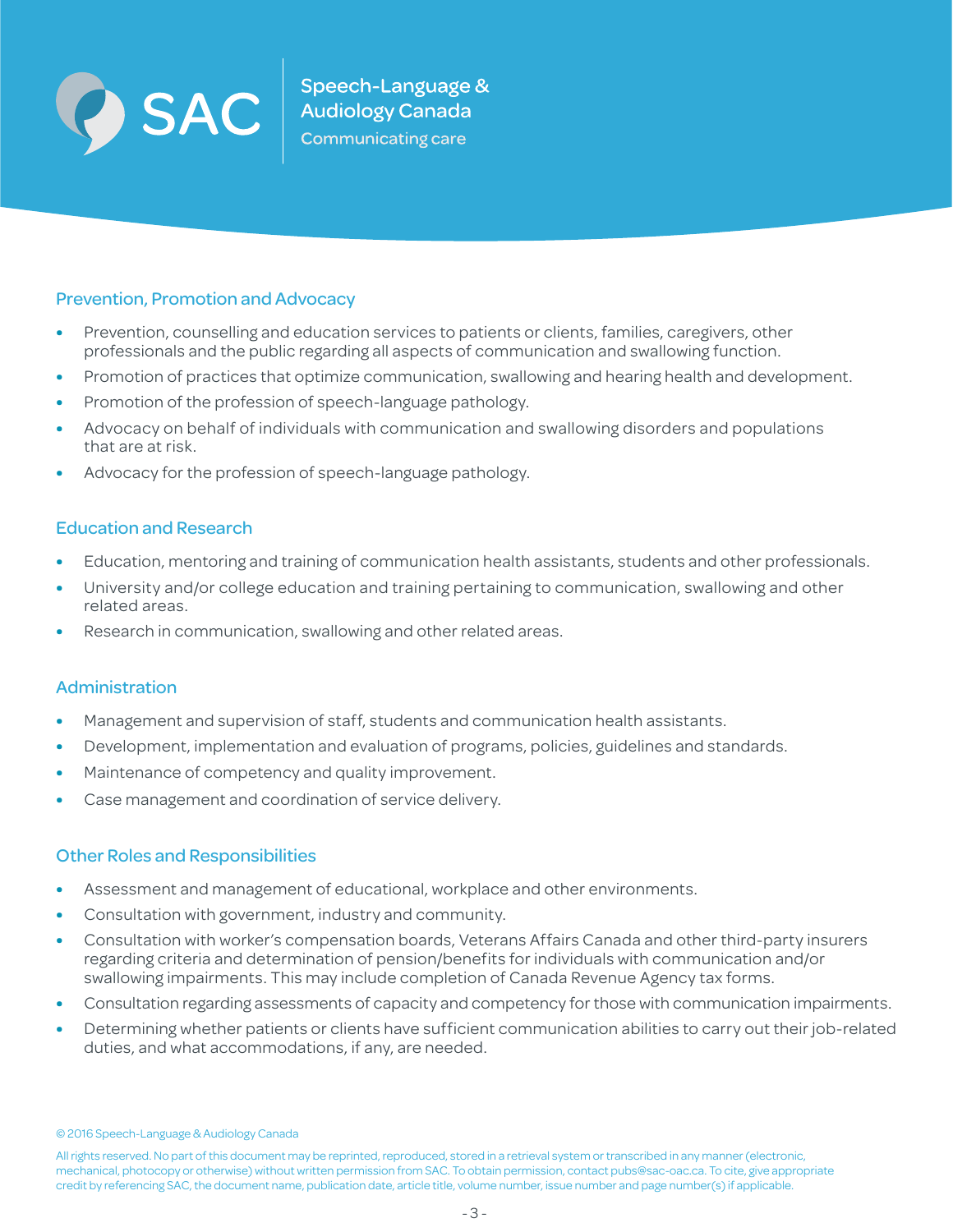

- **•** Testifying as an expert witness.
- Acting as a **[communication intermediary](http://www.access-to-justice.org/communication-intermediaries/roster/communication-intermediaries/)** (i.e., assisting people with speech and language disabilities not caused by hearing loss to give accurate, complete and authentic evidence in all phases of the justice system).

#### PRACTICE SETTINGS

Speech-language pathologists work in a variety of settings, including but not limited to:

- **•** hospitals
- **•** public health units
- **•** community health centres
- **•** schools
- **•** private practice
- **•** nursing homes and long-term care facilities
- **•** childcare centres
- **•** patient or client homes
- **•** corporate settings
- **•** correctional facilities
- **•** professional associations
- **•** regulatory bodies
- **•** universities and colleges
- **•** government ministries

Speech-language pathologists may also provide services via telepractice when appropriate.

© 2016 Speech-Language & Audiology Canada

All rights reserved. No part of this document may be reprinted, reproduced, stored in a retrieval system or transcribed in any manner (electronic, mechanical, photocopy or otherwise) without written permission from SAC. To obtain permission, contact pubs@sac-oac.ca. To cite, give appropriate credit by referencing SAC, the document name, publication date, article title, volume number, issue number and page number(s) if applicable.